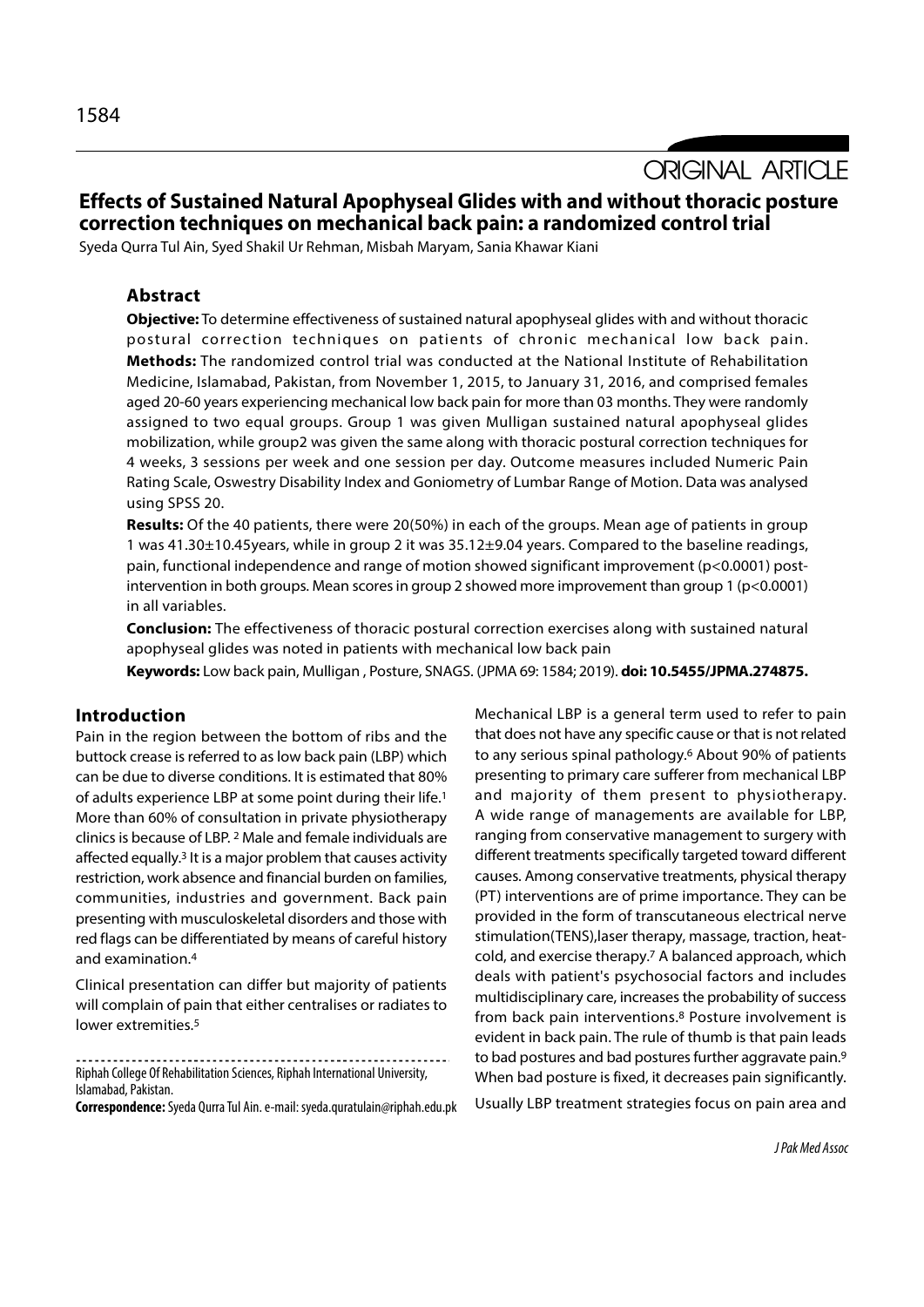neglect proximal or distal areas to pain. But according to emerging concept of regional interdependence, it is necessary to treat proximal and distal area too for better outcomes.10

Involvement of thoracic spine posture in chronic LBP is proved from literature but rare evidence is present on treatment of posture correction to LBP. Commonly active stretches and therapist-facilitated stretches are given to correct thoracic posture. Effects of lumbar Mulligan sustained natural apophyseal glides (SNAG) on patients with non-specific LBP is evident in literature.<sup>11</sup> SNAG involves application of accessory passive glide to lumbar vertebrae by a physiotherapist while the patient will simultaneously perform an active movement. Glide given is in the direction of the plane of facet joints, and technique is usually performed in weight-bearing position like standing, sitting etc.4,12

The current study was planned to determine the effectiveness of SNAGS with and without thoracic postural correction techniques(TPCTs) on pain, functional independence and range of motion (ROM) in patients of chronic mechanical LBP.

#### Patients and Methods

The randomized control trial (RCT) was conducted from November 1, 2015, to January 31, 2016,at the Physical Therapy Department of the National Institute of Rehabilitation Medicine (NIRM), Islamabad, Pakistan, comprising females aged 20-60 years experiencing mechanical LBP for more than 03 months. The patents were enrolled after approval was obtained from the institutional ethics committee. Informed consent was taken from all the subjects. Those excluded were females outside the age range, or experiencing pain for less than 03 months, as well as those who had radicular pain, chronic pathological pain or any surgical history of lumbar spine. Sample size was calculated by using epitool sample size calculator.13 For Pain variable, Mean of group 1 was 35.1±13.19 and for group 2 , Mean was 19.7±6.14 with 95% CI, total sample size calculated was 16 with 8 in each group.14 To generalize it on normal population, sample of 30 patients was set but all the patients fulfilling inclusion criteria visiting the department during the study period were recruited for study and total sample of 40 patients was included in the study.Non probability convenient sampling technique was used for initial enrollment of participants in the study then after enrollment participants

were randomly allocated in to two groups (n=20) each by using toss and trial method. Baseline assessment using Numeric Pain Rating Scale(NPRS), Oswestry Disability Index(ODI) and Goniometry was done respectively for Pain, Function independence and Lumbar range of motion for both groups before initiating any treatment. Post treatment assessment was done after 04 weeks using same outcomes measures/tools.

Group 1 acted as the control group, and was given hot pack, TENS and Mulligan SNAGS mobilisation with movement. Group 2, which was the experimental group, was given the same treatment along with TPCTs. SNAGS were applied in flexion, extension and rotation. They were applied for a few seconds with 3 repetitions on the first day and 10 repetitions from the next visit. TPCT included active as well as therapist-facilitated stretches. Active stretches were thoracic extension in sitting, Wall angle stretch and Corner stretch, while the therapist-facilitated stretches were seated mid-thoracic stretch and pronemid thoracic stretch. Stretches were maintained for 15- 20 seconds with 10 repetitions of each stretch per session. Hot pack and TENS were applied for 20 minutes to both groups before treatment. TENS were applied at low intensity and high frequency for pain management. Intensity was set as per patient's tolerance. Sessions were given on alternate days, 3 days a week for 4 weeks to both groups.

Home plan consisted of exercise therapy i.e. knee-tochest, bridging, back extension exercises, for both groups for 3 times a day with 10 repetitions of each exercise every day.

Post-treatment assessment was done after 04 weeks using the same outcomes measures/tools as at the baseline.

SPSS 20 was used for statistical analysis. Outcome measures were calculated as mean and standard deviation and compared by using paired and independent sample t-test. P<0.05 was taken as significant.

## Results

Of the 40 patients, there were 20(50%) in each of the groups. Mean age of patients in group 1 was 41.30±10.45years, while in group 2 it was 35.12±9.04 years. Compared to the baseline readings, pain, functional independence and ROM showed significant improvement (p<0.0001) post-intervention in both groups. Mean scores in group 2 showed more improvement than group 1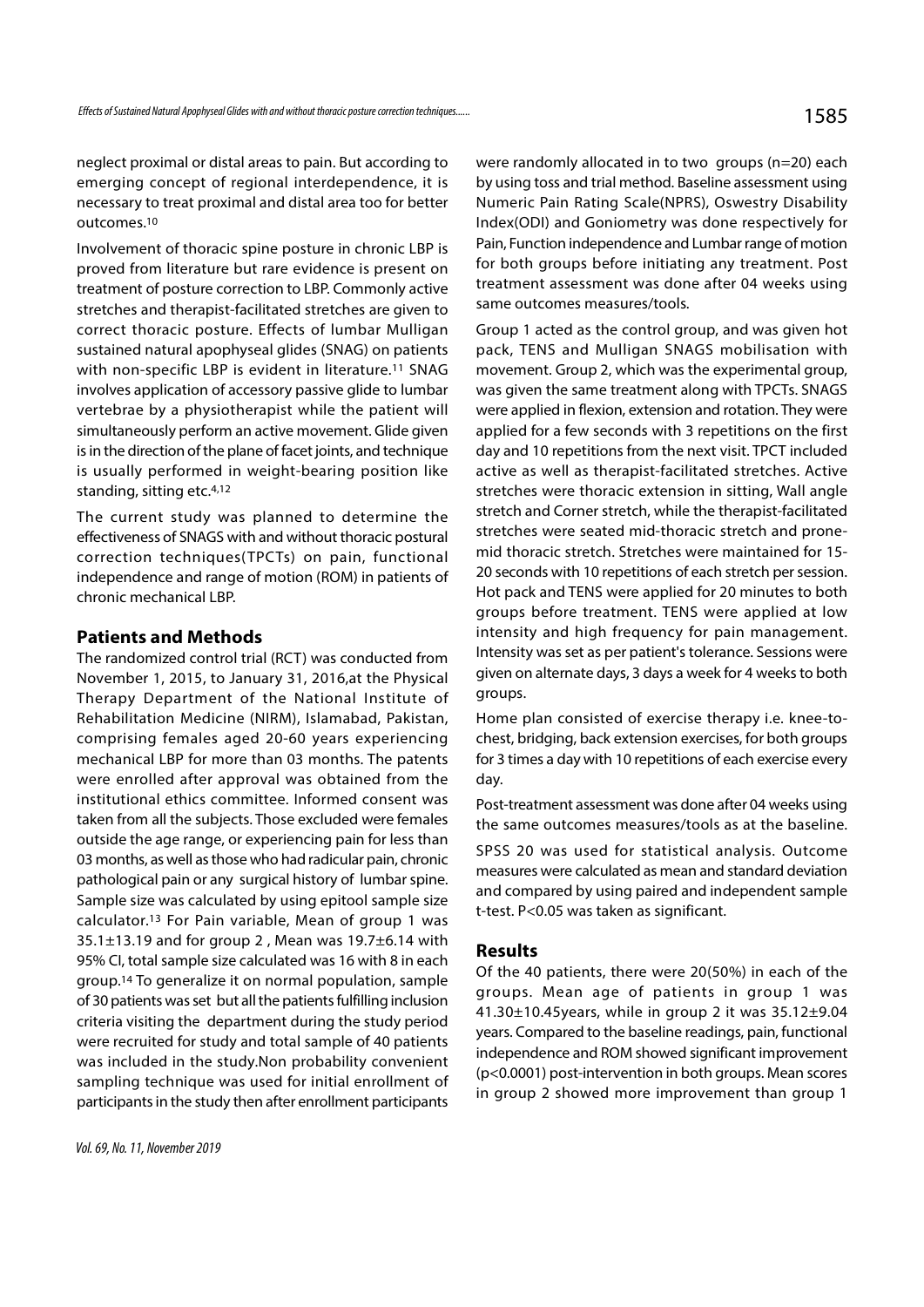| <b>Table-1:</b> Pre- and Post-intervention Comparison of Numeric Pain rating Scale |
|------------------------------------------------------------------------------------|
| (NPRS), Oswestry Disability Index (ODI) and Range of Motions (ROM)                 |
| in Groups 1 and 2.                                                                 |

| <b>Paired T-Test</b>         |                           |                                     |          |                                     |          |  |
|------------------------------|---------------------------|-------------------------------------|----------|-------------------------------------|----------|--|
|                              |                           | Group 1                             |          | Group 2                             |          |  |
| Variable                     | <b>Status</b>             | Mean±S.D                            | p-value  | Mean±S.D                            | p-value  |  |
| <b>NPRS</b>                  | PRE<br><b>POST</b>        | $7.10 + 1.94$<br>$2.80 + 1.90$      | < 0.0001 | $7.40 \pm 1.53$<br>$0.80 + 0.69$    | < 0.0001 |  |
| ODI                          | <b>PRE</b><br><b>POST</b> | $41.1 \pm 15.2$<br>$24.7 + 13.9$    | < 0.0001 | $43.4 \pm 12.0$<br>$8.75 + 4.90$    | < 0.0001 |  |
| Rom<br>Flexion               | <b>PRE</b><br><b>POST</b> | $28.25 + 10.42$<br>$38 + 10.87$     | < 0.0001 | 32.40±10.99<br>$50.75 \pm 11.24$    | < 0.0001 |  |
| Rom<br>Extension             | PRE<br><b>POST</b>        | $14.40 + 5.74$<br>$21.55 + 6.52$    | < 0.0001 | $15.15 \pm 5.17$<br>$29.85 + 5.11$  | < 0.0001 |  |
| Rom right side<br>Bending    | <b>PRE</b><br><b>POST</b> | $9.85 \pm 1.75$<br>$16.45 \pm 2.85$ | < 0.0001 | $10.45 \pm 3.18$<br>$20.65 + 4.41$  | < 0.0001 |  |
| Rom left side<br>Bending     | <b>PRE</b><br><b>POST</b> | $10.50 + 2.28$<br>$16.95 \pm 3.01$  | < 0.0001 | $10.55 \pm 2.62$<br>$20.05 + 4.41$  | < 0.0001 |  |
| Rom<br><b>Right Rotation</b> | <b>PRE</b><br><b>POST</b> | $7.65 \pm 2.41$<br>$13.55 \pm 2.98$ | < 0.0001 | $8.65 \pm 2.60$<br>$17.45 \pm 2.08$ | < 0.0001 |  |
| Rom<br><b>Left Rotation</b>  | <b>PRE</b><br>POST        | $8.45 \pm 1.79$<br>$14.65 \pm 3.04$ | < 0.0001 | $9.35 \pm 2.23$<br>$17.60 + 2.77$   | < 0.0001 |  |

Table-2: Comparison of mean scores of Numeric Pain rating Scale (NPRS), Oswestry Disability Index (ODI) and Range of Motions betweens Group 1 and 2.

| <b>Variable</b>       | Group 1<br>Mean $\pm$ S.D | Group 2<br>Mean $\pm$ S.D | p-value<br>(Independent t-test) |
|-----------------------|---------------------------|---------------------------|---------------------------------|
| <b>NPRS</b>           | $2.80 \pm 1.90$           | $0.80 + 0.69$             | < 0.0001                        |
| 0DI                   | 24.70±13.9                | $8.75 \pm 4.90$           | < 0.0001                        |
| Flexion               | $38 + 10.87$              | $50.7 + 11.24$            | 0.001                           |
| Extension             | $21.5 \pm 6.52$           | $29.8 + 5.11$             | < 0.0001                        |
| RightSide Bending     | $16.4 \pm 2.58$           | $20.6 + 4.41$             | 0.001                           |
| LeftSide Bending      | $16.9 \pm 3.01$           | $20 + 4.41$               | < 0.0001                        |
| <b>Right Rotation</b> | $13.5 \pm 2.98$           | $17.4 + 2.08$             | < 0.0001                        |
| <b>Left Rotation</b>  | $14.6 \pm 3.04$           | $17.6 \pm 2.77$           | < 0.0001                        |

(p<0.0001) in all variables (Tables 1-2).

# **Discussion**

The current study showed the effectiveness of Mulligan technique of SNAGs in improving pain, functional independence and ROM of spine whether provided with or without thoracic posture correction exercises in patients presenting with mechanical LBP.

A study done to investigate effects of thoracic mobilisation in addition to lumbar stabilisation exercises in patients of chronic LBP had 36 subject and assessed balance, stabilisation and pain. It reported greater effect on stabilisation of lumbar region, pain relief and improvement

of function when lumbar stabilisation exercises combined with thoracic mobilisation were given to the patients.<sup>15</sup> Similar results were found in the current study as pain and functional levels along with ROM improved when TPCT exercises were provided along with mobilisation.

Another study conducted to find out effects of thoracic manipulation and mobilisation on function and mental state of chronic LBP patients had 36 subjects randomly divided into mobilisation, manipulation and control groups. Mobilisation or manipulation to the thoracic lumbar vertebrae had a positive effect on function, mental state and ROM. The results also support the current study in which ROM and functional level increased when thoracic intervention was given for LBP.16

Usually thoracic posture while treating LBP is overlooked, but evidence also supports the fact that there occurs involvement of thoracic posture with back pain. A study conducted to measure and describe postural aberrations in chronic and acute LBP had 59 subjects divided into acute, sub-acute and chronic groups. Lumbar lordosis, thoracic kyphosis, head position, shoulder position, shoulder height, pelvic tilt, and leg length were measured using a photographic technique. Patients with acute LBP had increased thoracic kyphosis that might be the reason for persisted pain even after interventions.17 In the current study, this aspect was also addressed in the form of posture correction exercises that were provided in addition to mobilisation. The addition of these exercises improved outcomes more in group 2 that received both types of treatment.

A study conducted on 65 active, healthy oestrogendeficient women to correlate back extensors' strength with thoracic kyphosis revealed that strong back extensors helped in maintaining thoracic kyphosis as any intervention applied when they were weak only provided temporary effect. Keeping in mind the results of this study, the current study incorporated posture correction exercises and found improved outcomes.18 A study done to compare the effects of SNAGS with Mckenzie reported that SNAGS were more effective in treating the patients presenting with chronic mechanical LBP.19 Similar outcome measures were used as in the current study for measuring different variables. In the current study, SNAGS also proved to be effective in treating pain, functional independence and ROM in all directions. The results of the current study are in concordance with literature.19 A study to find out immediate effects of modified SNAGs technique on pain,